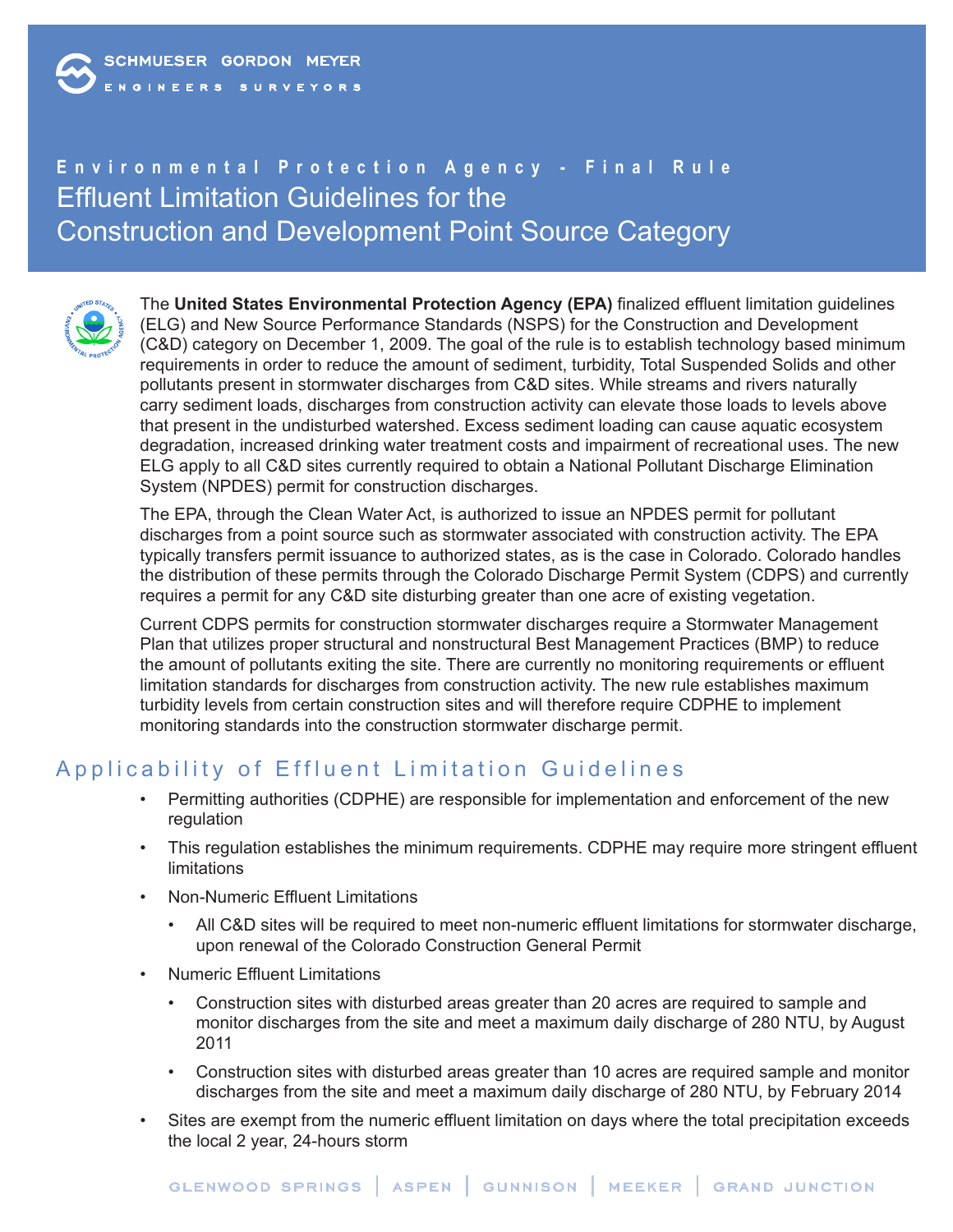# Effluent Limitation Guidelines Summary

### **Non-Numeric Effluent Limitations**

Non-numeric effluent limitations will apply to all permitted C&D sites, regardless of disturbed area. The first intent of the non-numeric effluent limitations is to prevent mobilization of sediment and other pollutants through proper planning and implementation of erosion control measures. The second intent is to control mobilized pollutants through effective sediment control techniques. The EPA recommends that C&D facilities can minimize the discharge of pollutants by:

- Controlling stormwater volume and velocities
- Controlling peak flowrates and total stormwater volume
- Minimizing the amount of exposed soil during construction
- Designing, implementing and maintaining proper erosion and sedimentation structural BMPs
- Maximizing infiltration by providing natural buffers around surface waters and directing stormwater runoff to vegetated areas
- Preserving existing topsoil and minimize compacting of disturbed soils

The EPA intends to allow the individual permitting authorities (i.e. CDPHE) flexibility on how they intend to implement the NPDES requirements. This flexibility will give the applicant the ability to choose what BMPs they would like to implement based on specific site parameters or overall cost considerations. Applicants are required to properly design, install and maintain erosion and sedimentation control measures to limit the discharge of pollutants from the site.

### **Numeric Effluent Limitations**

C&D sites with disturbed acreage of greater than 10 acres at any given time will be required to monitor and regulate stormwater discharges in order to ensure that turbidity levels within the site's runoff are less than 280 NTU. Turbidity was chosen as the pollutant as it can be easily measured in the field with a hand held turbidimeter. Other pollutants (such as TSS) require laboratory testing and analysis. The EPA, through research presented in this rule, believes that maximum daily effluent limitation of 280 NTU for construction sites greater than 10 acres is both technologically and economically achievable.

The EPA recommends the implementation of Passive Treatment Systems (PTS) in order to help meet the numerical effluent limitations. PTS rely on settling and filtration in order to remove sediment, turbidity and other pollutants, and may employ the use of flocculants or polymers to aid the settling process. These polymers can be applied in liquid or solid form at multiple points within the treatment train. For instance, liquid polymer can be introduced into a channel upstream of a sediment basin through a metering pump or sprayed directly onto the surface of a basin. Solid polymers can be introduced into drainage swales through the use of polymer gel socks or "floc blocks" in conjunction with straw wattles or check dams to reduce stormwater velocities and enhance settling.

C&D facilities are exempt from meeting the maximum daily limit on days where the total precipitation is greater than the local 2 year, 24 hour storm. The reasoning behind this is during larger storm events, controls might be overwhelmed by the large amount of stormwater, therefore making the effluent limitation more difficult to meet. Accordingly, C&D facilities required to meet the numeric limitations must also implement the erosion and sedimentation controls required by the non-numeric effluent limitations. During large storm events the non-numeric limitations become the only form of erosion and sedimentation control and are therefore essential to all construction sites, regardless of impacted area.